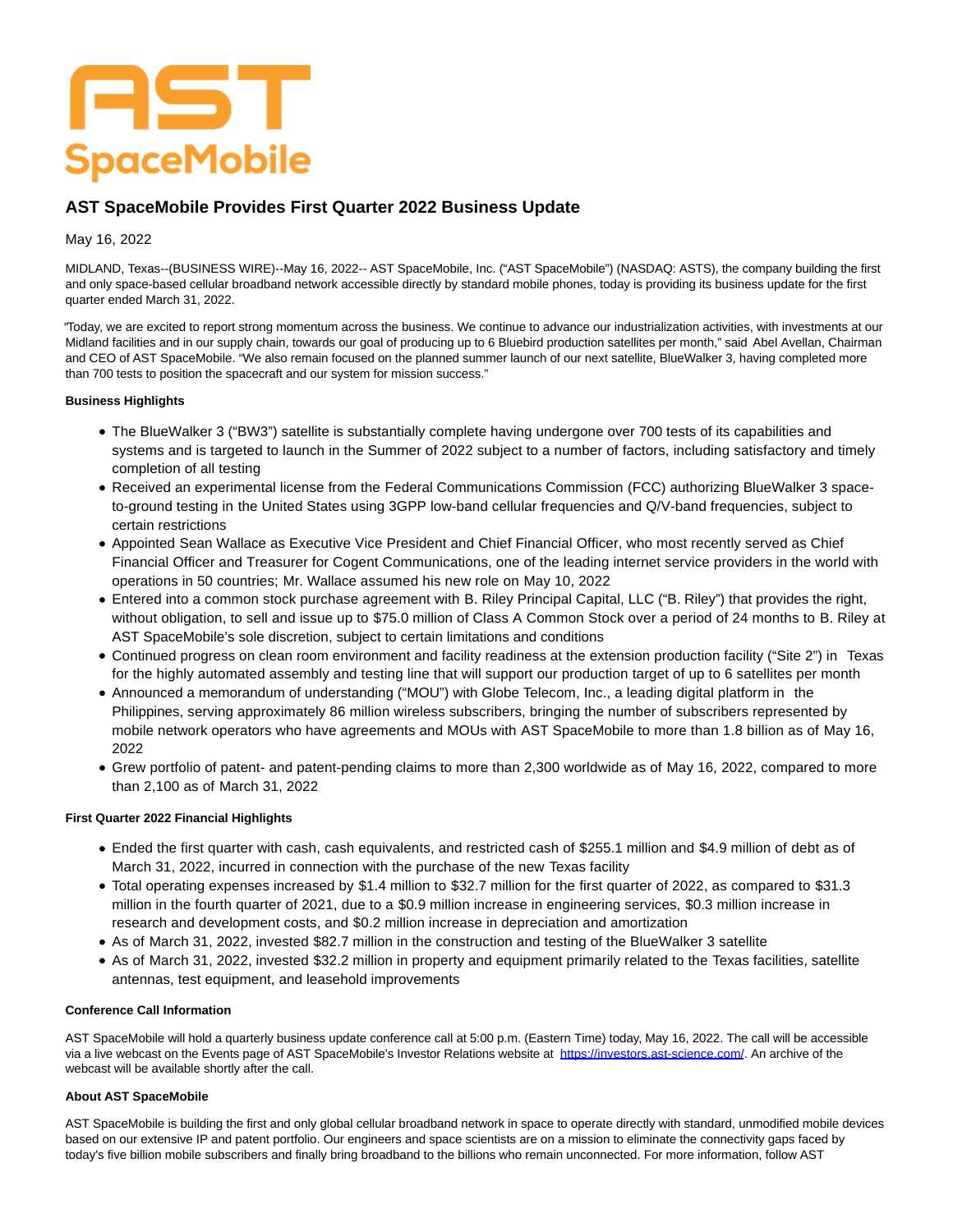SpaceMobile o[n Facebook,](https://cts.businesswire.com/ct/CT?id=smartlink&url=https%3A%2F%2Fnam02.safelinks.protection.outlook.com%2F%3Furl%3Dhttps%253A%252F%252Fwww.facebook.com%252FASTSpaceMobile%252F%26data%3D04%257C01%257Caesse%2540ast-science.com%257Cae91192340344c15c6b408da119d3904%257C72ed33baffa7417ab829d3061aea96ac%257C0%257C0%257C637841664237317036%257CUnknown%257CTWFpbGZsb3d8eyJWIjoiMC4wLjAwMDAiLCJQIjoiV2luMzIiLCJBTiI6Ik1haWwiLCJXVCI6Mn0%253D%257C3000%26sdata%3DHuCYxGGIk3scpHBvZeII5mG%252B3bSA6zpbfsGKNqv0L%252FA%253D%26reserved%3D0&esheet=52721397&newsitemid=20220516005984&lan=en-US&anchor=Facebook&index=2&md5=fb1c9e9e8264c9f2a34018ddb50ae7e8) [Twitter,](https://cts.businesswire.com/ct/CT?id=smartlink&url=https%3A%2F%2Fnam02.safelinks.protection.outlook.com%2F%3Furl%3Dhttps%253A%252F%252Ftwitter.com%252FAST_SpaceMobile%26data%3D04%257C01%257Caesse%2540ast-science.com%257Cae91192340344c15c6b408da119d3904%257C72ed33baffa7417ab829d3061aea96ac%257C0%257C0%257C637841664237317036%257CUnknown%257CTWFpbGZsb3d8eyJWIjoiMC4wLjAwMDAiLCJQIjoiV2luMzIiLCJBTiI6Ik1haWwiLCJXVCI6Mn0%253D%257C3000%26sdata%3D9BZXg39fM%252FbK2QvqMXKHX5ufDfN1ojR1kWQ4bMtXqTA%253D%26reserved%3D0&esheet=52721397&newsitemid=20220516005984&lan=en-US&anchor=Twitter&index=3&md5=b8c1e754e0aa657e99ebfd55845dbd5f) [LinkedIn a](https://cts.businesswire.com/ct/CT?id=smartlink&url=https%3A%2F%2Fnam02.safelinks.protection.outlook.com%2F%3Furl%3Dhttps%253A%252F%252Fwww.linkedin.com%252Fcompany%252Fast-spacemobile%252Fmycompany%252F%26data%3D04%257C01%257Caesse%2540ast-science.com%257Cae91192340344c15c6b408da119d3904%257C72ed33baffa7417ab829d3061aea96ac%257C0%257C0%257C637841664237317036%257CUnknown%257CTWFpbGZsb3d8eyJWIjoiMC4wLjAwMDAiLCJQIjoiV2luMzIiLCJBTiI6Ik1haWwiLCJXVCI6Mn0%253D%257C3000%26sdata%3Dhtm41JqotX3bzmV5RC0c5WBhInsh3l%252FQXuUf4Tn7wew%253D%26reserved%3D0&esheet=52721397&newsitemid=20220516005984&lan=en-US&anchor=LinkedIn&index=4&md5=8f3e37f5ec3ee604e805cc020cf320e7)n[d YouTube.](https://cts.businesswire.com/ct/CT?id=smartlink&url=https%3A%2F%2Fnam02.safelinks.protection.outlook.com%2F%3Furl%3Dhttps%253A%252F%252Fwww.youtube.com%252Fc%252FASTSpaceMobile%26data%3D04%257C01%257Caesse%2540ast-science.com%257Cae91192340344c15c6b408da119d3904%257C72ed33baffa7417ab829d3061aea96ac%257C0%257C0%257C637841664237317036%257CUnknown%257CTWFpbGZsb3d8eyJWIjoiMC4wLjAwMDAiLCJQIjoiV2luMzIiLCJBTiI6Ik1haWwiLCJXVCI6Mn0%253D%257C3000%26sdata%3DqBWFlKvge%252FU0QT4ZwcNJHTERqxp4ITzYqbIlPp0zulg%253D%26reserved%3D0&esheet=52721397&newsitemid=20220516005984&lan=en-US&anchor=YouTube&index=5&md5=5d5ff9b5d93e7638d315b53f35cde31b) Watch [this video f](https://cts.businesswire.com/ct/CT?id=smartlink&url=https%3A%2F%2Fyoutu.be%2FifnIv0Iz_i0&esheet=52721397&newsitemid=20220516005984&lan=en-US&anchor=this+video&index=6&md5=674d42b4b9465ab043bea1f0bc6df6ff)or an overview of the SpaceMobile mission.

To receive alerts about upcoming events and press releases, please sign up for our investor relations email alerts list at [https://investors.ast](https://cts.businesswire.com/ct/CT?id=smartlink&url=https%3A%2F%2Finvestors.ast-science.com%2Fir-resources%2Femail-alerts&esheet=52721397&newsitemid=20220516005984&lan=en-US&anchor=https%3A%2F%2Finvestors.ast-science.com%2Fir-resources%2Femail-alerts&index=7&md5=fb68adaa9518d012685b1e14ef022426)science.com/ir-resources/email-alerts**.**

#### **Forward-Looking Statements**

This communication contains "forward-looking statements" that are not historical facts, and involve risks and uncertainties that could cause actual results of AST SpaceMobile to differ materially from those expected and projected. These forward-looking statements can be identified by the use of forward-looking terminology, including the words "believes," "estimates," "anticipates," "expects," "intends," "plans," "may," "will," "would," "potential," "projects," "predicts," "continue," or "should," or, in each case, their negative or other variations or comparable terminology.

These forward-looking statements involve significant risks and uncertainties that could cause the actual results to differ materially from the expected results. Most of these factors are outside AST SpaceMobile's control and are difficult to predict. Factors that may cause such differences include, but are not limited to: (i) expectations regarding AST SpaceMobile's strategies and future financial performance, including AST's future business plans or objectives, expected functionality of the SpaceMobile Service, anticipated timing and level of deployment of satellites, anticipated demand and acceptance of mobile satellite services, prospective performance and commercial opportunities and competitors, the timing of obtaining regulatory approvals, ability to finance its research and development activities, commercial partnership acquisition and retention, products and services, pricing, marketing plans, operating expenses, market trends, revenues, liquidity, cash flows and uses of cash, capital expenditures, and AST's ability to invest in growth initiatives; (ii) the negotiation of definitive agreements with mobile network operators relating to the SpaceMobile service that would supersede preliminary agreements and memoranda of understanding; (iii) the ability of AST SpaceMobile to grow and manage growth profitably and retain its key employees and AST SpaceMobile's responses to actions of its competitors and its ability to effectively compete; (iv) changes in applicable laws or regulations; (v) the possibility that AST SpaceMobile may be adversely affected by other economic, business, and/or competitive factors; (vi) the outcome of any legal proceedings that may be instituted against AST SpaceMobile; and (vii) other risks and uncertainties indicated in the Company's filings with the SEC, including those in the Risk Factors section of AST SpaceMobile's Form 10-K filed with the SEC on March 31, 2022.

AST SpaceMobile cautions that the foregoing list of factors is not exclusive. AST SpaceMobile cautions readers not to place undue reliance upon any forward-looking statements, which speak only as of the date made. For information identifying important factors that could cause actual results to differ materially from those anticipated in the forward-looking statements, please refer to the Risk Factors incorporated by reference into AST SpaceMobile's Form 10-K filed with the SEC on March 31, 2022. AST SpaceMobile's securities filings can be accessed on the EDGAR section of the SEC's website at [www.sec.gov](https://cts.businesswire.com/ct/CT?id=smartlink&url=http%3A%2F%2Fwww.sec.gov&esheet=52721397&newsitemid=20220516005984&lan=en-US&anchor=www.sec.gov&index=8&md5=2927efc91d0f89a4d89b3deb0bb8be28) [\[sec.gov\].](http://sec.gov/) Except as expressly required by applicable securities law, AST SpaceMobile disclaims any intention or obligation to update or revise any forward-looking statements whether as a result of new information, future events or otherwise.

## **AST SPACEMOBILE, INC. CONDENSED CONSOLIDATED BALANCE SHEETS (UNAUDITED) (dollars in thousands, except share data)**

|                                                   | March 31,<br>2022 |    |         |
|---------------------------------------------------|-------------------|----|---------|
|                                                   |                   |    |         |
| <b>ASSETS</b>                                     |                   |    |         |
| <b>Current assets:</b>                            |                   |    |         |
| Cash and cash equivalents                         | \$<br>253,731     | \$ | 321,787 |
| Restricted cash                                   | 1,379             |    | 2,750   |
| Accounts receivable                               | 2,593             |    | 2,173   |
| Inventories                                       | 1,827             |    | 1,412   |
| Prepaid expenses                                  | 3,537             |    | 3,214   |
| Other current assets                              | 9,862             |    | 4,467   |
| <b>Total current assets</b>                       | 272,929           |    | 335,803 |
| <b>Property and equipment:</b>                    |                   |    |         |
| BlueWalker 3 satellite - construction in progress | 82,693            |    | 67,615  |
| Property and equipment, net                       | 32,157            |    | 28,327  |
| Total property and equipment, net                 | 114,850           |    | 95,942  |
| Other non-current assets:                         |                   |    |         |
| Operating lease right-of-use assets, net          | 7,990             |    | 7,991   |
| Intangible assets, net                            | 205               |    | 242     |
| Goodwill                                          | 3,546             |    | 3,641   |
| Other non-current assets                          | 15,066            |    | 317     |
| Total other non-current assets                    | 26,807            |    | 12,191  |
| <b>TOTAL ASSETS</b>                               | \$<br>414,586     | \$ | 443,936 |

**LIABILITIES AND STOCKHOLDERS' EQUITY**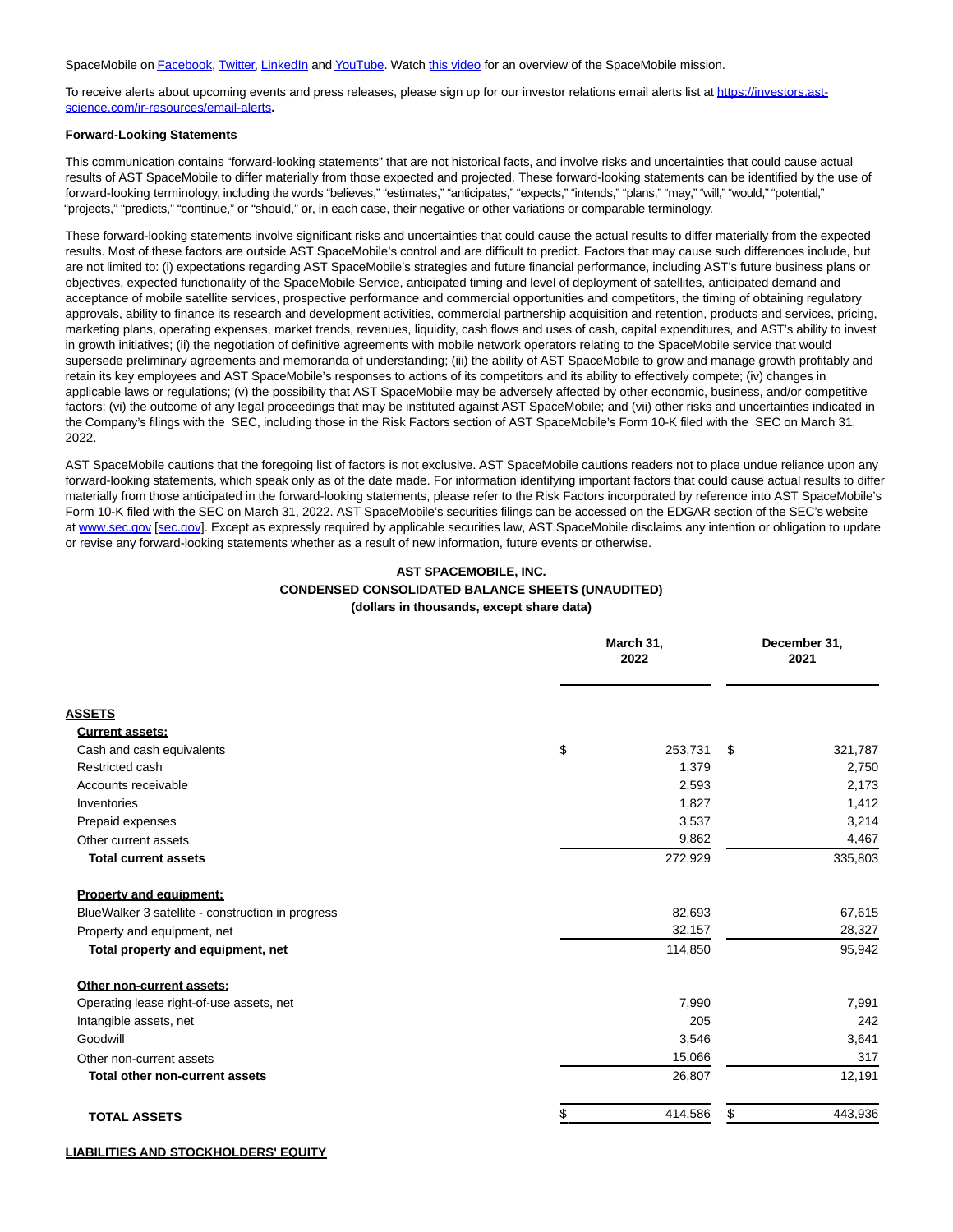| \$<br>Accounts payable<br>6,917<br>S<br>7,295<br>Accrued expenses and other current liabilities<br>Deferred revenue<br>7,800<br>900<br>Current operating lease liabilities<br><b>Total current liabilities</b><br>22,912<br><b>Warrant liabilities</b><br>63,544<br>7,312<br>Non-current operating lease liabilities<br>4,940<br>Long-term debt<br><b>Total liabilities</b><br>98,708<br><b>Commitments and contingencies</b><br><b>Stockholders' Equity:</b><br>Class A Common Stock, \$.0001 par value; 800,000,000 shares authorized;<br>51,782,254 and 51,730,904 shares issued and outstanding as of March 31, 2022 and<br>December 31, 2021, respectively.<br>5<br>5<br>Class B Common Stock, \$.0001 par value; 200,000,000 shares authorized;<br>51,636,922 shares issued and outstanding as of March 31, 2022 and December 31,<br>5<br>2021, respectively.<br>Class C Common Stock, \$.0001 par value; 125,000,000 shares authorized;<br>78,163,078 shares issued and outstanding as of March 31, 2022 and December 31,<br>8<br>2021, respectively.<br>Additional paid-in capital<br>172,708<br>Accumulated other comprehensive loss<br>(505)<br>Accumulated deficit<br>(81, 182)<br>251,693<br>224,839<br>Noncontrolling interest<br><b>Total stockholders' equity</b><br>315,878<br>414,586<br>S<br>\$<br>TOTAL LIABILITIES AND STOCKHOLDERS' EQUITY | <b>Current liabilities:</b> |  |           |
|-----------------------------------------------------------------------------------------------------------------------------------------------------------------------------------------------------------------------------------------------------------------------------------------------------------------------------------------------------------------------------------------------------------------------------------------------------------------------------------------------------------------------------------------------------------------------------------------------------------------------------------------------------------------------------------------------------------------------------------------------------------------------------------------------------------------------------------------------------------------------------------------------------------------------------------------------------------------------------------------------------------------------------------------------------------------------------------------------------------------------------------------------------------------------------------------------------------------------------------------------------------------------------------------------------------------------------------------------------------------|-----------------------------|--|-----------|
|                                                                                                                                                                                                                                                                                                                                                                                                                                                                                                                                                                                                                                                                                                                                                                                                                                                                                                                                                                                                                                                                                                                                                                                                                                                                                                                                                                 |                             |  | 6,638     |
|                                                                                                                                                                                                                                                                                                                                                                                                                                                                                                                                                                                                                                                                                                                                                                                                                                                                                                                                                                                                                                                                                                                                                                                                                                                                                                                                                                 |                             |  | 7,469     |
|                                                                                                                                                                                                                                                                                                                                                                                                                                                                                                                                                                                                                                                                                                                                                                                                                                                                                                                                                                                                                                                                                                                                                                                                                                                                                                                                                                 |                             |  | 6,636     |
|                                                                                                                                                                                                                                                                                                                                                                                                                                                                                                                                                                                                                                                                                                                                                                                                                                                                                                                                                                                                                                                                                                                                                                                                                                                                                                                                                                 |                             |  | 634       |
|                                                                                                                                                                                                                                                                                                                                                                                                                                                                                                                                                                                                                                                                                                                                                                                                                                                                                                                                                                                                                                                                                                                                                                                                                                                                                                                                                                 |                             |  | 21,377    |
|                                                                                                                                                                                                                                                                                                                                                                                                                                                                                                                                                                                                                                                                                                                                                                                                                                                                                                                                                                                                                                                                                                                                                                                                                                                                                                                                                                 |                             |  | 58,062    |
|                                                                                                                                                                                                                                                                                                                                                                                                                                                                                                                                                                                                                                                                                                                                                                                                                                                                                                                                                                                                                                                                                                                                                                                                                                                                                                                                                                 |                             |  | 7,525     |
|                                                                                                                                                                                                                                                                                                                                                                                                                                                                                                                                                                                                                                                                                                                                                                                                                                                                                                                                                                                                                                                                                                                                                                                                                                                                                                                                                                 |                             |  | 5,000     |
|                                                                                                                                                                                                                                                                                                                                                                                                                                                                                                                                                                                                                                                                                                                                                                                                                                                                                                                                                                                                                                                                                                                                                                                                                                                                                                                                                                 |                             |  | 91,964    |
|                                                                                                                                                                                                                                                                                                                                                                                                                                                                                                                                                                                                                                                                                                                                                                                                                                                                                                                                                                                                                                                                                                                                                                                                                                                                                                                                                                 |                             |  |           |
|                                                                                                                                                                                                                                                                                                                                                                                                                                                                                                                                                                                                                                                                                                                                                                                                                                                                                                                                                                                                                                                                                                                                                                                                                                                                                                                                                                 |                             |  |           |
|                                                                                                                                                                                                                                                                                                                                                                                                                                                                                                                                                                                                                                                                                                                                                                                                                                                                                                                                                                                                                                                                                                                                                                                                                                                                                                                                                                 |                             |  |           |
|                                                                                                                                                                                                                                                                                                                                                                                                                                                                                                                                                                                                                                                                                                                                                                                                                                                                                                                                                                                                                                                                                                                                                                                                                                                                                                                                                                 |                             |  |           |
|                                                                                                                                                                                                                                                                                                                                                                                                                                                                                                                                                                                                                                                                                                                                                                                                                                                                                                                                                                                                                                                                                                                                                                                                                                                                                                                                                                 |                             |  |           |
|                                                                                                                                                                                                                                                                                                                                                                                                                                                                                                                                                                                                                                                                                                                                                                                                                                                                                                                                                                                                                                                                                                                                                                                                                                                                                                                                                                 |                             |  |           |
|                                                                                                                                                                                                                                                                                                                                                                                                                                                                                                                                                                                                                                                                                                                                                                                                                                                                                                                                                                                                                                                                                                                                                                                                                                                                                                                                                                 |                             |  | 5         |
|                                                                                                                                                                                                                                                                                                                                                                                                                                                                                                                                                                                                                                                                                                                                                                                                                                                                                                                                                                                                                                                                                                                                                                                                                                                                                                                                                                 |                             |  |           |
|                                                                                                                                                                                                                                                                                                                                                                                                                                                                                                                                                                                                                                                                                                                                                                                                                                                                                                                                                                                                                                                                                                                                                                                                                                                                                                                                                                 |                             |  |           |
|                                                                                                                                                                                                                                                                                                                                                                                                                                                                                                                                                                                                                                                                                                                                                                                                                                                                                                                                                                                                                                                                                                                                                                                                                                                                                                                                                                 |                             |  | 8         |
|                                                                                                                                                                                                                                                                                                                                                                                                                                                                                                                                                                                                                                                                                                                                                                                                                                                                                                                                                                                                                                                                                                                                                                                                                                                                                                                                                                 |                             |  | 171,155   |
|                                                                                                                                                                                                                                                                                                                                                                                                                                                                                                                                                                                                                                                                                                                                                                                                                                                                                                                                                                                                                                                                                                                                                                                                                                                                                                                                                                 |                             |  | (433)     |
|                                                                                                                                                                                                                                                                                                                                                                                                                                                                                                                                                                                                                                                                                                                                                                                                                                                                                                                                                                                                                                                                                                                                                                                                                                                                                                                                                                 |                             |  | (70, 461) |
|                                                                                                                                                                                                                                                                                                                                                                                                                                                                                                                                                                                                                                                                                                                                                                                                                                                                                                                                                                                                                                                                                                                                                                                                                                                                                                                                                                 |                             |  |           |
|                                                                                                                                                                                                                                                                                                                                                                                                                                                                                                                                                                                                                                                                                                                                                                                                                                                                                                                                                                                                                                                                                                                                                                                                                                                                                                                                                                 |                             |  | 351,972   |
|                                                                                                                                                                                                                                                                                                                                                                                                                                                                                                                                                                                                                                                                                                                                                                                                                                                                                                                                                                                                                                                                                                                                                                                                                                                                                                                                                                 |                             |  | 443,936   |

## **AST SPACEMOBILE, INC. CONDENSED CONSOLIDATED STATEMENTS OF OPERATIONS (UNAUDITED) (dollars in thousands, except share and per share data)**

|                                                           | Three Months Ended March 31, |           |      |          |
|-----------------------------------------------------------|------------------------------|-----------|------|----------|
|                                                           |                              | 2022      |      | 2021     |
| <b>Revenues</b>                                           | \$                           | 2,394     | - \$ | 951      |
| Cost of sales (exclusive of items shown separately below) |                              | 1,986     |      | 896      |
| <b>Gross profit</b>                                       |                              | 408       |      | 55       |
| Operating expenses:                                       |                              |           |      |          |
| Engineering services                                      |                              | 11,740    |      | 5,659    |
| General and administrative costs                          |                              | 11,619    |      | 5,537    |
| Research and development costs                            |                              | 8,281     |      | 304      |
| Depreciation and amortization                             |                              | 1,100     |      | 614      |
| <b>Total operating expenses</b>                           |                              | 32,740    |      | 12,114   |
| Other income (expense):                                   |                              |           |      |          |
| Loss on remeasurement of warrant liabilities              |                              | (5, 482)  |      |          |
| Other income (expense), net                               |                              | 15        |      | (28)     |
| Total other expense, net                                  |                              | (5, 467)  |      | (28)     |
| Loss before income tax expense                            |                              | (37, 799) |      | (12,087) |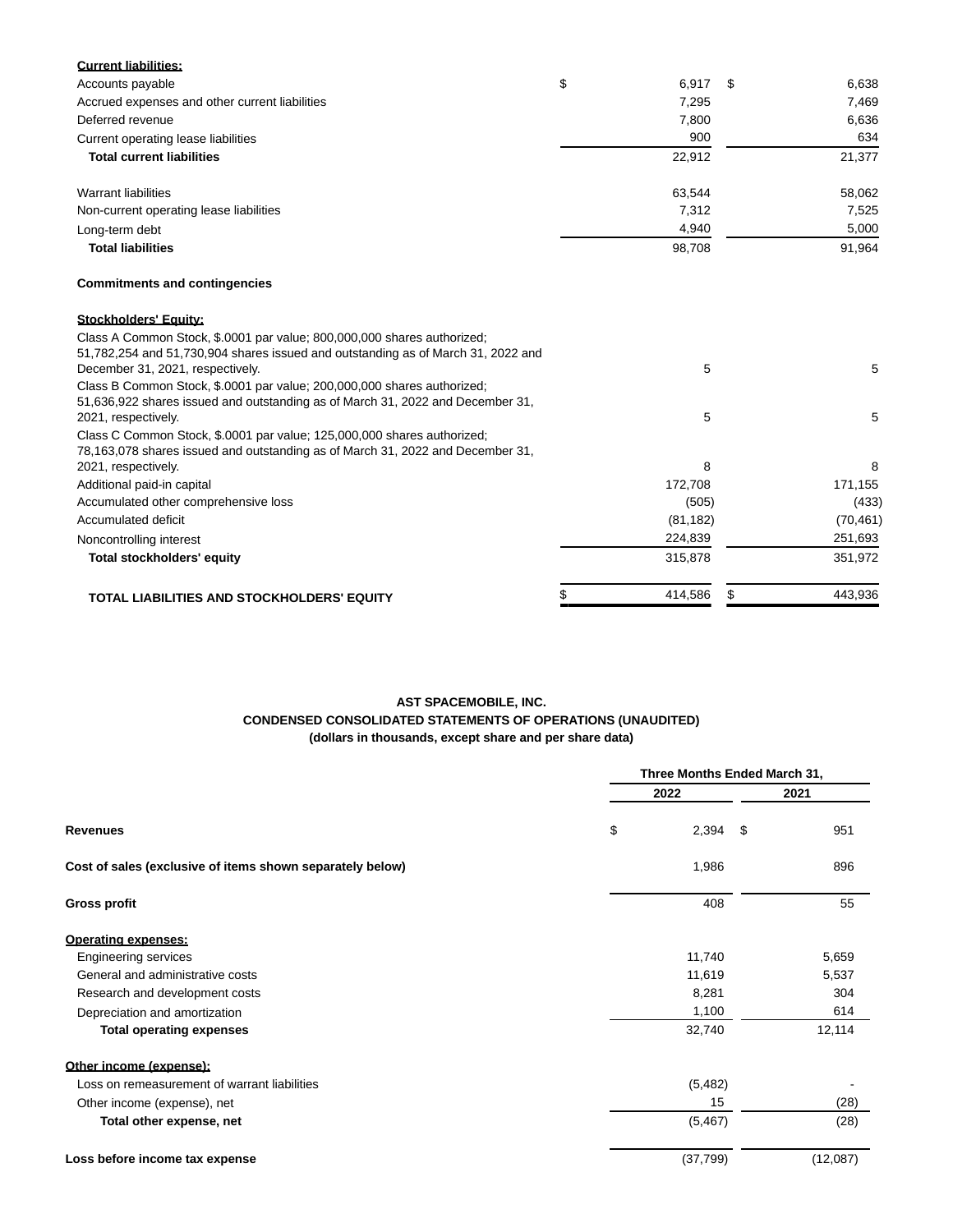| Income tax expense                                                                                    | 104          |          |
|-------------------------------------------------------------------------------------------------------|--------------|----------|
| Net loss before allocation to noncontrolling interest                                                 | (37,903)     | (12,088) |
| Net loss attributable to noncontrolling interest                                                      | (27, 182)    | (508)    |
| Net loss attributable to common stockholders                                                          | (10, 721)    | (11,580) |
| Net loss per share of common stock attributable to common stockholders (1)                            |              |          |
| Basic and diluted                                                                                     | \$<br>(0.21) | N/A      |
| Weighted average shares used in computing net loss per share of common stock (1)<br>Basic and diluted | 51,760,520   | N/A      |
|                                                                                                       |              |          |

(1) Earnings per share information has not been presented for periods prior to the Business Combination, as it resulted in values that would not be meaningful to the users of these unaudited condensed consolidated financial statements. Refer to Note 13 in the Notes to the Condensed Consolidated Financial Statements (Unaudited) included in our Form 10-Q for the quarter ended March 31, 2022 for further information.

#### **AST SPACEMOBILE, INC.**

## **CONDENSED CONSOLIDATED STATEMENTS OF COMPREHENSIVE INCOME (LOSS) (UNAUDITED) (dollars in thousands)**

|                                                                       | Three months ended<br>March 31, |    |           |  |
|-----------------------------------------------------------------------|---------------------------------|----|-----------|--|
| Net loss before allocation to noncontrolling interest                 | 2022                            |    | 2021      |  |
|                                                                       | \$<br>(37,903)                  | \$ | (12,088)  |  |
| Other comprehensive loss                                              |                                 |    |           |  |
| Foreign currency translation adjustments                              | (432)                           |    | (263)     |  |
| Total other comprehensive loss                                        | (432)                           |    | (263)     |  |
| Total comprehensive loss before allocation to noncontrolling interest | (38,335)                        |    | (12, 351) |  |
| Comprehensive loss attributable to noncontrolling interest            | (27,542)                        |    | (574)     |  |
| Comprehensive loss attributable to common stockholders                | (10, 793)                       |    | (11, 777) |  |

### **AST SPACEMOBILE, INC. CONDENSED CONSOLIDATED STATEMENTS OF CASH FLOWS (UNAUDITED) (dollars in thousands)**

|                                                                                                           | Three months ended March 31, |           |    |          |
|-----------------------------------------------------------------------------------------------------------|------------------------------|-----------|----|----------|
|                                                                                                           |                              | 2022      |    | 2021     |
| Cash flows from operating activities:                                                                     |                              |           |    |          |
| Net loss before allocation to noncontrolling interest                                                     | \$                           | (37,903)  | \$ | (12,088) |
| Adjustments to reconcile net loss before noncontrolling interest to cash<br>used in operating activities: |                              |           |    |          |
| Depreciation                                                                                              |                              | 1,046     |    | 557      |
| Amortization of intangible assets                                                                         |                              | 54        |    | 57       |
| Loss on remeasurement of warrant liabilities                                                              |                              | 5,482     |    |          |
| Non-cash lease expense                                                                                    |                              | 170       |    | 100      |
| Stock-based compensation                                                                                  |                              | 2,254     |    | 356      |
| Changes in operating assets and liabilities:                                                              |                              |           |    |          |
| Accounts receivable                                                                                       |                              | (470)     |    | 942      |
| Prepaid expenses and other current assets                                                                 |                              | (6,838)   |    | 100      |
| Inventory                                                                                                 |                              | (457)     |    | (443)    |
| Accounts payable and accrued expenses                                                                     |                              | 2,684     |    | 1,273    |
| Operating lease liabilities                                                                               |                              | (112)     |    | (94)     |
| Deferred revenue                                                                                          |                              | 1,333     |    | 725      |
| Other assets and liabilities                                                                              |                              | (14, 751) |    | (12)     |
| Net cash used in operating activities                                                                     |                              | (47, 508) |    | (8,527)  |
| Cash flows from investing activities:                                                                     |                              |           |    |          |

Purchase of property and equipment (4,660) (2,728)